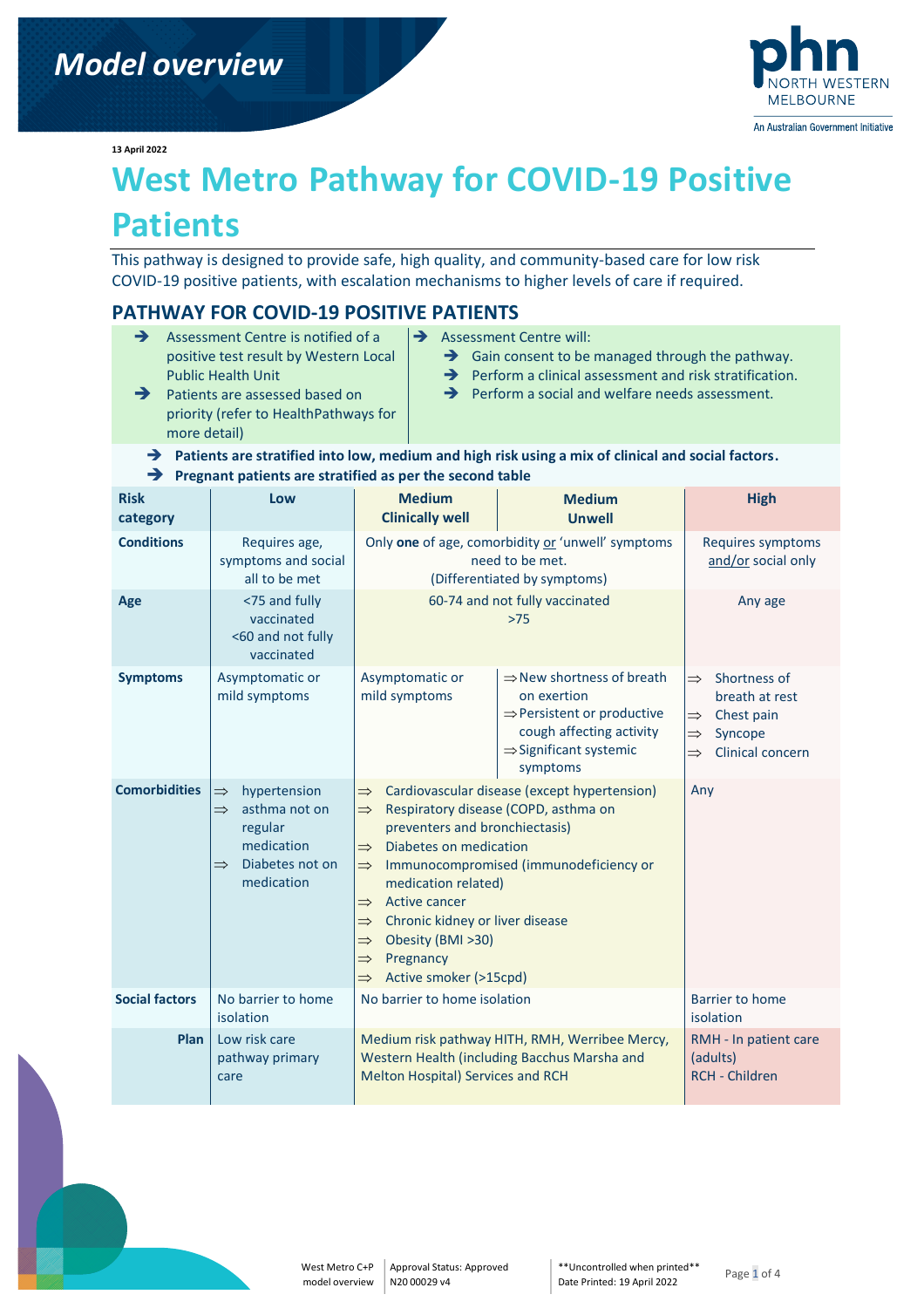#### ➔ **Stratification of pregnant patients**

| <b>COVID-19 Positive Patients</b> |                              | <b>Risk Category</b> |                                                                        |                                                                                             |                                                                                               |                                                   |
|-----------------------------------|------------------------------|----------------------|------------------------------------------------------------------------|---------------------------------------------------------------------------------------------|-----------------------------------------------------------------------------------------------|---------------------------------------------------|
|                                   |                              | Self-Engaged GP Care | Low                                                                    | Medium - Clinically Well                                                                    | Medium - Unwell                                                                               | High                                              |
| <b>Conditions</b>                 |                              | N/A                  | Requires pregnancy gestation,<br>Symptoms and Social all to be<br>met. | Only one of Comorbidity or 'Unwell'<br>Symptoms need be met.<br>Differentiated by Symptoms. | More than one Comorbidity or<br>'Unwell' Symptoms need be met.<br>Differentiated by Symptoms. | Requires Pregnancy/Symptoms<br>and/or Social only |
|                                   | Gestation                    | N/A                  | <20 weeks gestation                                                    | >20 weeks gestation                                                                         | Any                                                                                           | Any                                               |
|                                   | Vaccination<br><b>Status</b> | N/A                  | Double                                                                 | Any                                                                                         | Any                                                                                           | Any                                               |
|                                   | Symptoms*                    | N/A                  | Nil or Mild                                                            | Nil or Mild                                                                                 | Moderate                                                                                      | Severe                                            |
| <b>Determinants</b>               | Comorbidities*               | N/A                  | Low-risk comorbidities                                                 | High-risk comorbidities                                                                     | High-risk comorbidities<br>and/or >36 weeks gestation                                         | Any                                               |
|                                   | Social                       | N/A                  | No barrier to home isolation                                           | No barrier to home isolation                                                                | Barrier to home isolation                                                                     | Barrier to home isolation                         |
|                                   | GP/Pregnancy<br>Support      |                      | GP support in place                                                    | GP & Pregnancy support in place by<br>booked maternity service                              | No or limited GP or Primary<br>pregnancy support in place                                     | N/A                                               |
| Plan                              |                              | Self-engaged GP Care | Low Risk Pathway                                                       | Medium Risk Pathway - Well                                                                  | Medium Risk Pathway - Unwell                                                                  | <b>Inpatient Care</b>                             |

# **Key actions for Assessment Centre: COMMUNICATION with GPs**

**The Assessment Centre will send a written referral to a patient's nominated GP that includes:** 

- Notification of the positive result for your patient
- outcome of the clinical assessment and social assessment
- whether the patient has been assessed as high, medium or low risk.
- Please contact the assessment centre within 48 hours via phone or email if you can't accept the referral by calling 03 9448 6854 or emailing [PositivePathways.GPLiaison@cohealth.org.au](mailto:PositivePathways.GPLiaison@cohealth.org.au)

| <b>LOW RISK</b>                    | <b>MEDIUM RISK</b>                | <b>HIGH RISK</b>                    |
|------------------------------------|-----------------------------------|-------------------------------------|
| GPs are the best placed to care    | GPs will receive communication    | GPs will receive communication from |
| for low risk patients. A patient's | from relevant HITH service as per | hospital inpatients as per normal   |
| usual GP is best placed to         | normal processes.                 | processes.                          |
| manage patients on the low risk    |                                   |                                     |
| pathway.                           |                                   |                                     |
| If your practice does not agree or |                                   |                                     |
| is unable to provide care for your |                                   |                                     |
| patient in this pathway, cohealth  |                                   |                                     |
| and NWMPHN will arrange for        |                                   |                                     |
| care from a different GP.          |                                   |                                     |

# **Key actions for GPs: LOW RISK pathway management via telehealth (bill using COVID telehealth MBS)**

**[HealthPathways Melbourne](https://melbourne.healthpathways.org.au/) has regularly updated pages on the [low risk assessment and management of](https://melbourne.healthpathways.org.au/index.htm?723535.htm)  [COVID-19 patients](https://melbourne.healthpathways.org.au/index.htm?723535.htm) an[d telehealth\\*.](https://melbourne.healthpathways.org.au/80443.htm)**

#### **LOW RISK MANAGEMENT**

COVIDMonitor is being utilised in the pathway to manage COVID positive patients. COVIDMonitor is a secure, online portal that allows you to view all of the patients enrolled in the model from your practice. Patients in the low risk COVID positive pathway will be sent daily symptom monitoring surveys via text, which may help to prioritise patients requiring active follow up. The results of these can be viewed using COVIDMonitor covidmonitor.mh.org.au Access the user guide [https://nwmphn.org.au/for-primary-care/covid-19/covid-19-care-pathways/.](https://nwmphn.org.au/for-primary-care/covid-19/covid-19-care-pathways/) Request a login by calling 9347 1188 or email [covid@nwmphn.org.au.](mailto:covid@nwmphn.org.au)

Once symptoms are entered, patient symptoms are rated mild, medium, severe. Those with moderate or severe symptoms will be added to the follow up list in COVIDMonitor. Practices/GPs for patients who flag one of the following symptoms will be notified via text.

West Metro C+P Approval Status: Approved model overview N20 00029 v4

\*\*Uncontrolled when printed\*\* Date Printed: 19 April 2022 Page 2 of 4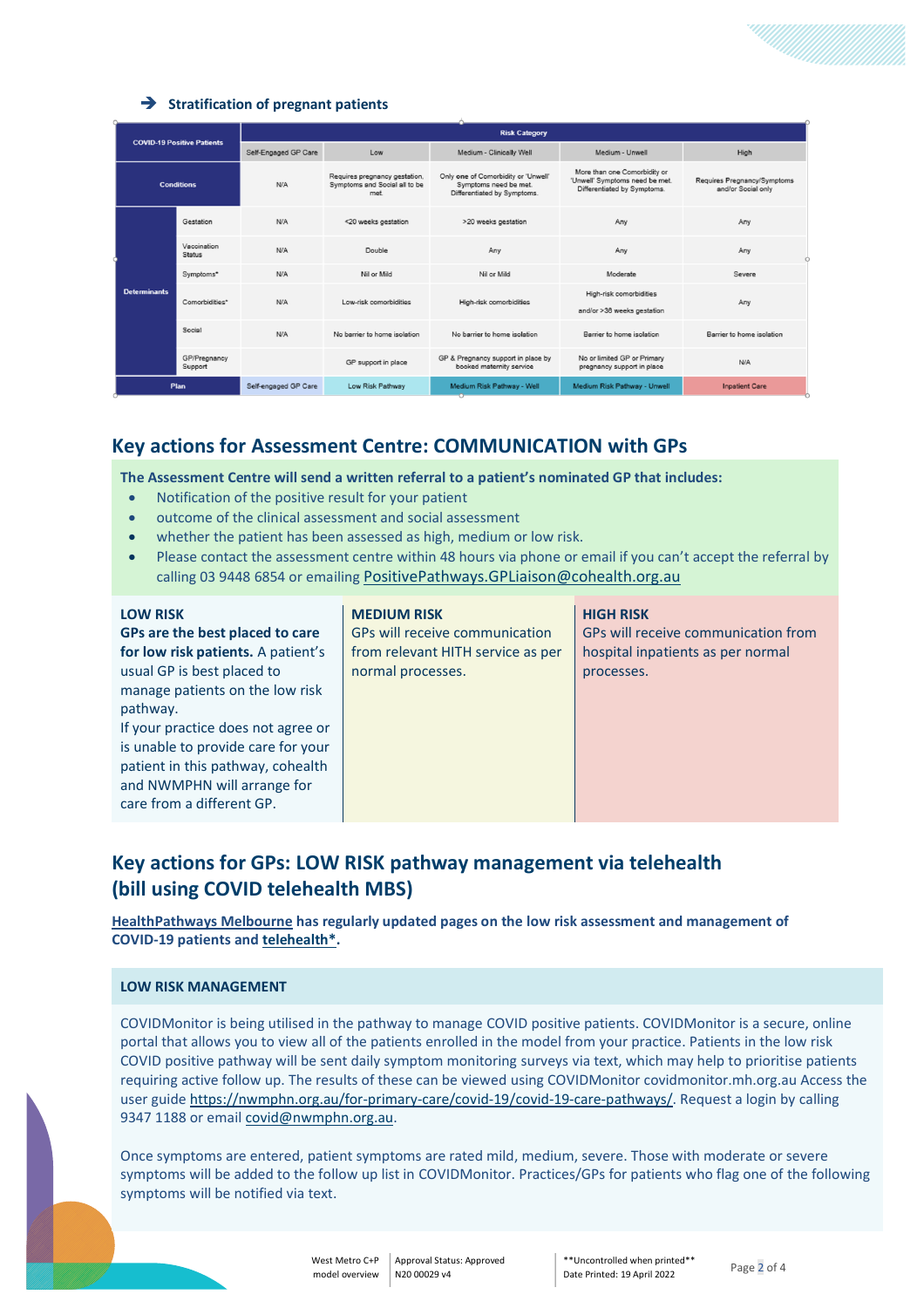| <b>Adults</b>                                    | Paediatric                                                                                                           | Oximeter             |
|--------------------------------------------------|----------------------------------------------------------------------------------------------------------------------|----------------------|
|                                                  |                                                                                                                      | (if patient has one) |
| • Severe chest pain                              | Unrousable or sleeping all the time<br>$\bullet$                                                                     | HR < 40              |
| • SOB whilst sitting                             | Not eating/drinking<br>$\bullet$                                                                                     | HR > 120             |
| • Shakes/shivers                                 | Breathing A lot faster/heavier than normal<br>$\bullet$                                                              | $SPO \le 92$         |
| • Dizzy to the point of<br>passing out or almost | Symptoms including fever > 3 days, rash, red eyes/tongue/lips,<br>$\bullet$<br>red hands/feet or swollen neck glands |                      |
| passing out                                      | Parent being very worried<br>$\bullet$                                                                               |                      |
| • Coughing blood                                 | Stridor or apnoea<br>$\bullet$                                                                                       |                      |
|                                                  | Not urinating                                                                                                        |                      |

Patients who report severe symptoms will receive a text message asking them to contact 000. GPs are asked to check in with patients who flag moderate or severe risk in the timeframes suggested below. **GPs are not expected to check in with patients that flag moderate/severe symptoms after hours.**



**RECOMMENDED FOLLOW UP SCHEDULE.** The addition of self-reporting symptom monitoring allows flexibility in the follow up schedule for GPs.

| Initial call for all patients<br>establish care and planned follow up<br>1.<br>schedule**<br>patient should be informed about<br>2.<br>signs of deterioration (shortness of<br>breath on minimal exertion or rest,<br>extreme fatigue syncope) and be<br>instructed to call an ambulance on<br>000 after hours if needed. | For patients who are completing symptom<br>monitoring regularly<br>If reporting mild symptoms $-$ GPs can choose to<br>undertake telehealth review or monitor via<br><b>COVIDMonitor</b><br>If reporting moderate symptoms $-$ a telehealth<br>consult is recommended either the same or next<br>day<br>If reporting severe symptoms $-$ a telehealth<br>consult is recommended the same day | Not completing symptom<br>monitoring/unable to<br>complete<br>Telehealth consult is<br>recommended every 2 days to<br>monitor symptoms |
|---------------------------------------------------------------------------------------------------------------------------------------------------------------------------------------------------------------------------------------------------------------------------------------------------------------------------|----------------------------------------------------------------------------------------------------------------------------------------------------------------------------------------------------------------------------------------------------------------------------------------------------------------------------------------------------------------------------------------------|----------------------------------------------------------------------------------------------------------------------------------------|
|---------------------------------------------------------------------------------------------------------------------------------------------------------------------------------------------------------------------------------------------------------------------------------------------------------------------------|----------------------------------------------------------------------------------------------------------------------------------------------------------------------------------------------------------------------------------------------------------------------------------------------------------------------------------------------------------------------------------------------|----------------------------------------------------------------------------------------------------------------------------------------|

#### **Unable to contact the patient?**

- 1. Text the patient followed by contacting next of kin if there is clinical concern; then
- **2.** Contact the Western Public Health Unit via emai[l wphu@wh.org.au.](mailto:wphu@wh.org.au) Please complete COVIDMonitor indicating that you have not been able to contact the patient.

\*Telehealth guidance. Patients in the model are exempt from the 12 month FTF requirement for Covid telehealth items as patients who are subject to quarantine are included in the exemption. <https://www.mbsonline.gov.au/internet/mbsonline/publishing.nsf/Content/Factsheet>

\*\*All telehealth follow-up consultations should be scheduled at the first contact with the patient.